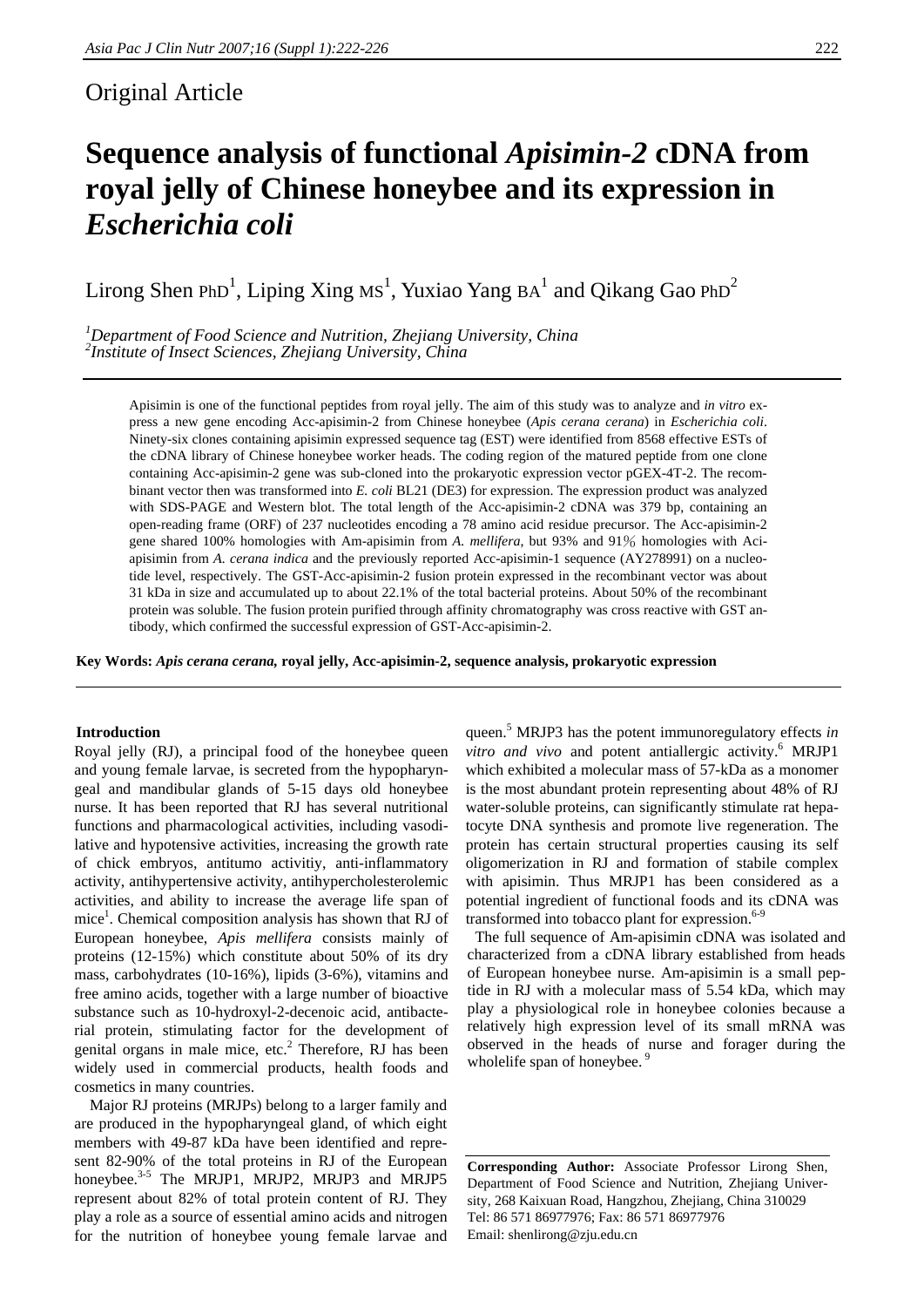It seems that pure natural apisimin separated from RJ seems to bind strongly to MRJP1 and forms stable complex as monomer and as a variety of oligomers. The different forms of apisimin resemble oligomers of the antimicrobial peptides, magainin and dermaseptin isolated from frog skin.<sup>9</sup> It has been found that the major RJ proteins, MRJP1 could stimulate mouse macrophages to release TNF-R, which demonstrates that the protein could be used for its biological valuation.<sup>10</sup> Therefore, apisimin maybe an important physiologically active synergic ingredient. However, the gene has not been expressed *in vivo* through gene engineering.

 In China, an alternative honeybee species, named Chinese honeybee, *A. cerana cerana,* a subspecies of Asian honeybee, *A. cerana* is indigenously and widely used for commercial beekeeping, primarily owing to its unique biological and behavioral characters, e.g. it has strong resistance to the bee mite, *Varroa destructor* which is the most significant pest damaging European honeybee<sup>11</sup>, tolerance to the high and low temperatures, and ingenious olfactory ability to easily find low shrub and herbs which are usually distributed dispersedly and flowering scattered.<sup>12-13</sup> Queen-rearing experiments supported the differences in RJ from European honeybee and another Asian honeybee subspecies, Indian honeybee, *A. cerana indica* because the latter queens could not be successfully reared with *A. mellifera* RJ and vice versa.<sup>14-15</sup> The Aciapisimin gene was obtained from the cDNA library of hypopharyngeal glands of India honeybee nurse bees. The sequence of the Aci-apisimin showed a 92.7% and 94.9% similarity with the nucleotide and amino acid sequences of Am*-*apisimin, respectively, which showed certain nutritional differences between two  $RJ<sup>16</sup>$  One previously reported Acc-apisimin-1 sequence of Chinese honeybee was deposited in GenBank (accession number AY278991) in 2003 by Su, one of our colleagues.<sup>17</sup> However, we found a new Acc-apisimin sequence which is different from the two previously reported apisimin sequences of Asian honeybee.

The aim of the present work was to isolate and *in vitro* express the gene encoding Acc-apisimin-2 from Chinese honeybee in *Escherichia coli.* In addition, the gene sequence and its molecular structure of the deduced amino acid sequence were analyzed.

# **Material and methods**

# *Honeybees*

The colonies of Chinese bee were maintained in the field at Bee Research Facility, Zhejiang University. The colony was derived from a naturally mated queen which was developed from a wild field colony in Chunan County. Approximately 2000 adult workers were collected when they were 1, 3, 4, 5, 6, 9, 12, 15, 18, 21, 24, 27 and 30 days old. To obtain bees of known age, 300 to 500 one-day-old bees every day were marked with various spot of paint on the thorax and then returned to their natal colony. Collections were made late in the afternoon. Bees were collected directly into liquid nitrogen to minimize the possible effects of collection on gene expression. Heads were dissected out, immediately placed in liquid nitrogen and stored at -80℃ until needed as describe by Whitfield et al  $(2002).$ <sup>18</sup>

#### *Head cDNA Library construction*

Total RNA (ca 1000 µg) was extracted from 130 worker heads collected 10 ones from every sample as above, respectively, with TRIzol (Invitrogen), and phenol etc., as described by Sambrook *et al.*19 Poly (A+) RNA was purified by biotinylated oligo (dT) primer (Promega), followed by reverse transcription and first strand synthesis, the termini of cDNA was Blunted and added by *Eco*R I adapter (5'-*Eco*R I-GGCACGAGG-3'), after *Eco*R I ends phosphorylating and digested by *Xho* I ( 5'-*Xho* I-CTAGAG-3' ) all of length exceeding 500 bp cDNA inserts were cloned into and pBluescript<sup>®</sup> II XR plasmid vector and electroporate into DH10B *E. coli* strain after recollecting through fraction grading.

#### *DNA sequencing and data analysis*

Plasmid DNA was extracted from cDNA clones selected randomly, and sequencing was done in 96-well using MegaBACE 1000 sequencers from 5'-end in Waston Institute of Genome Science, Zhejiang University. Expression sequence tags ( ESTs ) were assembled using CAP3 and PHRAP by sequence comparison with GenBank Nt Database, GenBank Nr Database, SWISSPROT Database by Blast.<sup>17</sup> The clones in the cDNA Library containing apisimin gene were searched through the EST database of Chinese honeybee worker head by using the reported Amapisimin (AY055108) in GenBank. $9$  The collected clones were sequenced by Shanghai Sangon Biotechnology Corporation further. The homologous sequences of the result were blasted against data in the GenBank, and analyzed with CLUSTAL1.8 and GeneDoc. The putative amino acid sequence was analyzed with Signal  $P^{20}$  and Motif-Scan programs.<sup>17</sup>

# *Construction of prokaryotic expression vectors and expression of Acc-apisimin in E. coli*

Amplification of the Acc-apicimin-2 gene from the cDNA clone of Chinese honeybee worker head was performed using forward primer (5'-GGATCCATGAAAACATCA ATCAGTGTC-3') and reversed primer (5'- CTCGAGTTAAGCGAAAACATTAGCG-3') which containing the restriction sites of *BamH* I and *Xho* I. Amplification was performed in a programmable thermal controller (Thermo-Hybaid, Hybaid Limited, UK) with regular PCR procedure<sup>18</sup>. PCR products were visualized on a 2.5% ethidium bromide stained gel. The PCR products were subcloned into the pMD-18T easy vector t form the recombinant vector pMD-Acc-apisimin-2T. Acc-apisimin-2T fragments were excised and removed from the pMD-Acc-apisimin-2T using *Bam*H I and *Xho* I and inserted into the GST fusion expression vector pGEX-4T-2. BL21 cells were transformed with the recombinant expression vector pGEX/Acc-apisimin-2. Protein expression was induced by the addition of 0.5 mM IPTG with further growth at  $27^{\circ}$ C for 10 h. Cells were harvested by centrifugation (10 min, 4000 g) and broken up using ultrasonic, then were centrifugated again, the cells and cell culture supernatant samples were examined by Coomassie brilliant blue R250-stained SDS–PAGE gels to determine the soluble properties of the recombinant protein. The content of the expressed protein was measured through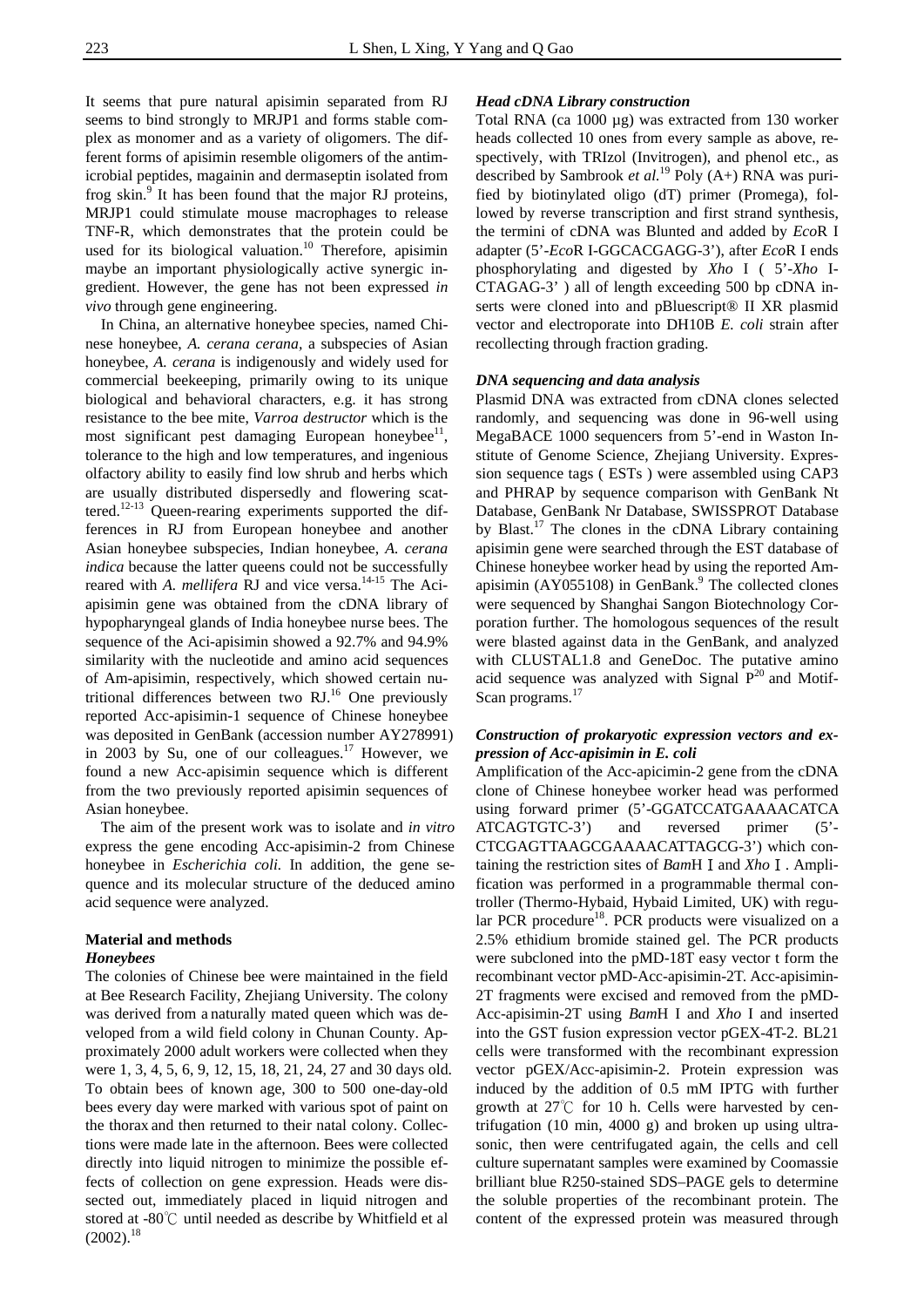scanning the profile of SDS-PAGE gel by using Gel Doc EQ imaging system (Bio-Rad Laboratories.U.S.A)

# *Purification of GST-Acc-apisimin-2 expressed by E. coli and its cleavage*

After the recombinant protein was purified by using the Glutathione Sepharose 4B, the GST- fusion protein was cleaved by thrombin protease in 1×PBS at 37℃ for 10 h according to the method of the MicroSpin GST purification module.

#### *SDS-PAGE and Western blot analysis*

Purified GST-Acc-apisimin-2 was analyzed in SDS-PAGE. The electrophoresed proteins were transferred to a PVDF membrane for 15 min at 0.2 A in a Bio-Rad transblot apparatus. The membrane was incubated with rabbit anti-GST antibodies, and the antibody–antigen complex was detected with secondary antibodies, goat anti-rabbit IgG (H+L), conjugated with alkaline phosphatase, according to manufacturer's instruction. The PVDF membrane was photographed after it was dried.

#### **Results**

#### *EST analysis on cDNA library of the worker heads*

Analysis results for the obtained sequences from the cDNA library of the honeybee worker heads showed there were 8568 effective ESTs, of which 96 ESTs contained the apisimin fragment and accounted for 1.12% in the whole ESTs. It revealed that the mRNA transcriptional level of apisimin in Chinese honeybee head was very high.

### *Sequence analysis of Acc-apisimin cDNA*

Three clones containing apisimin EST were searched with the known 5'-end Am-apisimin-2 fragment of about 50 bp, and were further sequenced. Sequencing results showed that three clones all contained the complement gene of 379 bp in full length, which contains an open-reading frame (ORF) encoding 78 amino acids, with a predicted molecular weight of 8.6 kDa (Fig 1). Sequence analysis results using CLUSTAL X 1.8 and GeneDoc revealed that the Acc-apisimin-2 gene encoding a mature peptide shared 100% homologies with Am-apisimin*,* but 91% and 93% homologies with Aci-apisimin and the previously deposited Acc-apisimin-1 sequence (AY278991) in nucleotide level, respectively. Valine and Serine, which accounts for 21.8% and 15.4% of the amino acid sequence of Accapisimin-2, respectively, are rich in the matured peptide. Analysis using Signal P showed that the precursor contains a putative signal peptide which is composed of 24 residues in the N-end, and the putative signal peptidase cleavage site was between  $\text{Ala}_{24}$  and Lys<sub>25</sub>. The predicted molecular weight of the matured peptide is 5.9 kDa. One potential protein kinase C phosphorylation site was found at  $Ser_{29}$ through analysis by using Motif Scan programs.

# *Amplification of Acc-apisimin-2 cDNA and construction of pMD/Acc-apisimin-2*

About 200 bp cDNA fragment encoding matured peptide of Acc-apisimin-2 was amplified by PCR with one of previously sequenced cDNA clone, rndcb\_012678.y1.scf, as a template (Fig 1). The PCR product was purified and ligated into the pMD-18T easy vector. The pMD-18T with the insertion of Acc-apisimin gene was identified by

|  |  |  |                                         |  |  |  |  |  |  | GCTGTCGTCGTCCTAGCTGCCTTCTGCGTAGCCATGTTGGTCAGCGATGTGTCCGCCAAA 12D |                                                                           |
|--|--|--|-----------------------------------------|--|--|--|--|--|--|------------------------------------------------------------------|---------------------------------------------------------------------------|
|  |  |  | A V V V L A A F C V A M L V S D V S A K |  |  |  |  |  |  |                                                                  |                                                                           |
|  |  |  |                                         |  |  |  |  |  |  | ACATCAATCAGTGTCAAAGGCGAATCGAACGTGGATGTCGTTTCCCAAATCAACAGTTTG 18D |                                                                           |
|  |  |  | GT SI SV K ESN V D V V S Q I N S L      |  |  |  |  |  |  |                                                                  |                                                                           |
|  |  |  |                                         |  |  |  |  |  |  |                                                                  | GTTTCATCTATCGTGTCTGGTGCCAACGTGTCAGCAGTACTCCTAGCTCAAACTTTAGTT_240          |
|  |  |  | V S S I V S G A N V S A V L L A O T L V |  |  |  |  |  |  |                                                                  |                                                                           |
|  |  |  |                                         |  |  |  |  |  |  |                                                                  | AATATCCTGCAAATTCTTATCGACGCTAATGTTTTCGCT <b>TAA</b> TTTATATATTCTTTAGCT 300 |
|  |  |  | NILOILIDANVFA*                          |  |  |  |  |  |  |                                                                  |                                                                           |
|  |  |  |                                         |  |  |  |  |  |  |                                                                  | TTGTATTGCGCGCATACAACGCATTCG <b>AATAAA</b> GTAATTAATAAAATTCAAAAAAAAAAA 360 |

#### AAAAAAAA

**Figure 1.** Nucleotide sequence and deduced amino acid sequence of Acc-apisimin-2. The signal peptide sequence is underlined. The putative protein kinase C phosphorylation site was boxed. The start codon, stop codon and polyadenylation signal sequences are indicated by bold letters, respectively.



**Figure 2.** Acc-apisimin-2 fragment amplified from the selected clone



**Figure 3.** The SDS-PAGE pattern of the expression product. Lane 1: BL21 cell proteins with no plasmid transformed; 2: proteins from BL21 transformed with pGEX-4T-2 plasmid; 3: bacterial proteins from BL21 cells transformed with pGEX/Acc-apisimin-2; 4: expressed soluble GST-Acc-apisimin-2 fusion protein; 5: expressed insoluble GST-Acc-apisimin-2 fusion protein; M: protein marker

PCR and digestion with *BamH* Ⅰ and *Xho* Ⅰ, respectively, then further sequenced.

#### *Prokaryotic expression*

The Acc-apisimin-2 gene cleaved from the pMD/Accapisimin-2 using *Bam*HⅠand *Xho*Ⅰ was inserted into vector pGEX-4T-2. The recombinant expression vector with the insertion of Acc-apisimin-2 was identified by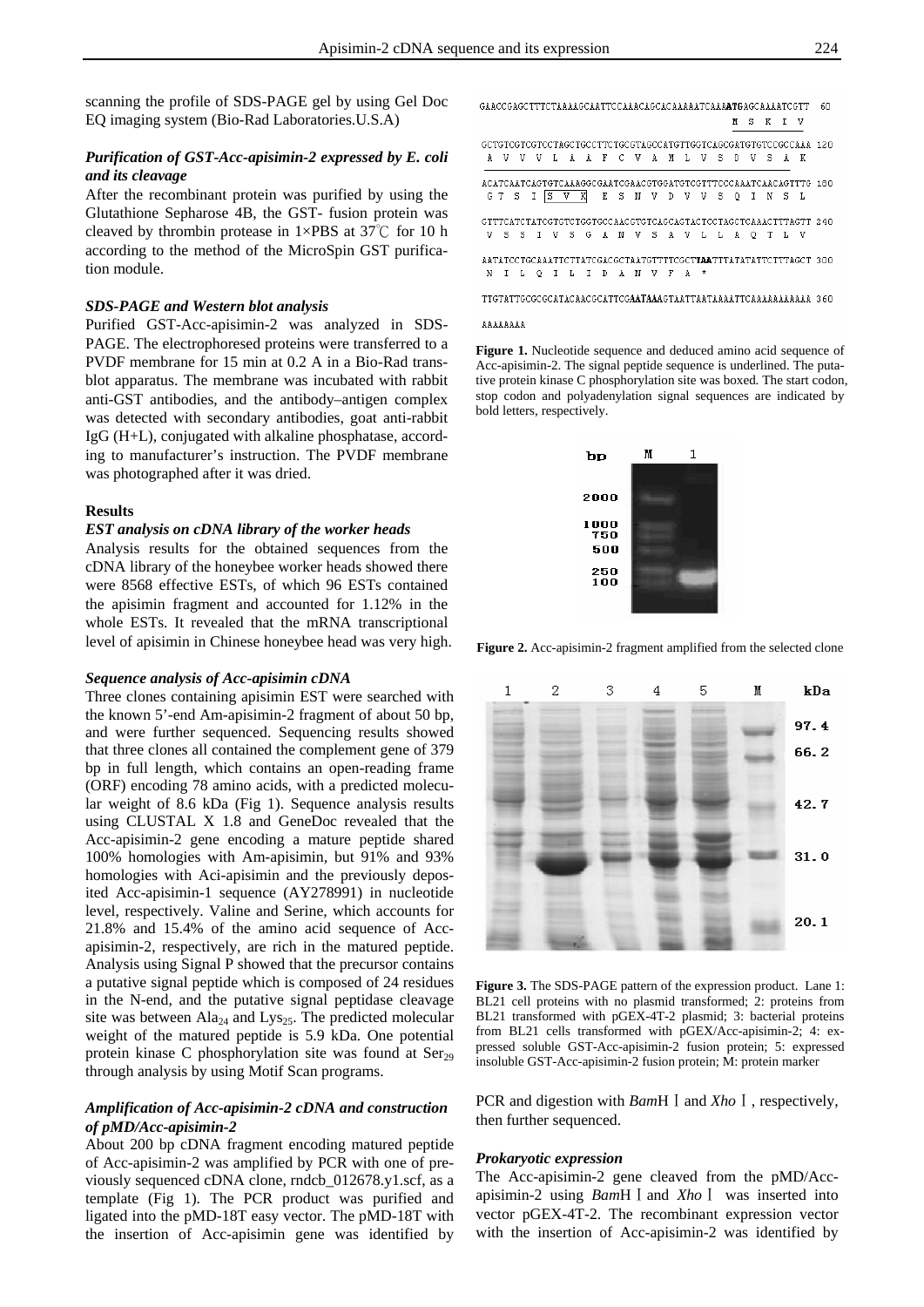PCR and digestion with *Bam*HⅠand *Xho*Ⅰ. The pGEX/Acc-apisimin-2 was then transformed into *E. coli* BL21 (DE3) for expression. The SDS-PAGE analysi**s**  results showed that the expression products contained a band of fusion protein of about 31 kDa (Fig 3) which was identical to the predicted molecular weight of the recombinant protein composed of GST (25 kDa) and Accapisimin-2 (5.9 kDa), and half of the expressed fusion protein was soluble ( Fig 3). The scanning result of SDS-PAGE gel profile showed that the expressed fusion protein accumulated up to about 22.1% of total protein of bacterial cells.

Western blot analysis with GST-antibodies as the first antibody showed that the expressed fusion protein was recognized by the GST-antibody (Fig 4), which confirmed that this product of expression was the expected GST-Acc-apisimin-2 fusion protein.

## *Purification of the recombinant protein and its cleavage*

Recombinant Acc-apisimin-2 was expressed in *E. coli* as a fusion protein containing GST for affinity purification. The purified GST-Acc-apisimn-2 fusion protein achieved up to 90% purity in a single step from the soluble portion of the total proteins using affinity chromatography of Glutathione Sepharose 4B. The results are shown in Figure 4 after GST-Acc-apisimin-2 fusion protein has been cleaved by thrombin protease at 37℃ for more than 10 h. The purified GST band could be seen clearly on SDS– PAGE profiles. But Acc-apisimin-2 band could not be shown because its molecular weight is only 5.9 kDa which is difficult to be detected with this method.



**Figure 4.** The SDS-PAGE pattern of expression product, purified protein and Western blot analysis. A. Lane M: protein marker; 1: expressed soluble GST-Acc-apisimin-2 fusion protein; 2: the purified GST-Acc-apisimin-2; 3: the purified thrombin-cleaved GST-Acc- apisimin-2; 4: proteins from BL21 transformed with pGEX-4T-2 plasmid ; 5: bacterial proteins from BL21 cells ; B. Western blot analysis using anti-GST antibody

#### **Discussion**

Statistics of ESTs revealed that apisimin gene was richly expressed in the Chinese honeybee head. The analysis result was based on our ongoing project, analysis and functional annotation of a ESTs collection from the brain of the Chinese honeybee. Another project conducted by

Robinson' s team on European honeybee in America was completed and obtained 15311 high-quality ESTs. They have annotated the ESTs on their homology to the wellcharacterized *Drosophilia* gene set. This approach led to the identification of honeybee orthologues<sup>18</sup>. These ESTs has been employed on DNA microarrays to study the messenger RNA changes associated with worker behavior of nurse and labor.<sup>21</sup> As an important work, MRJPs and peptides, enzymes in RJ should be analyzed and expressed in *E. coli* and insect cells, because these components have high nutritional value and biological activities, and potential economic value for the beekeeping industry which has a very important status in China. In recent 10 years, China has about 300 million colonies of honeybee every year, and has produced the most output of honey and RJ and has been the largest beekeeping country in the world.<sup>12-13</sup> It has shown that the EST data of Chinese honeybee head will offer valuable information for the research on RJ and behavior of honeybee.

The sequence analysis showed that the Acc-apisimin-2 gene in this paper is consistent with Am-apisimin, but different from Aci-apisimin and the previously reported Acc-apisimin-1 in nucleotide and amino acid level, so it was considered to be a new apisimin gene. This result revealed an important information that the apisimin gene shows polymorphism which has been found in MRJPs families, e.g., MJP3, MRJP2 and MRJP5 of Chinese honeybee $^{22}$ , and will be further studied.

The GST fusion expression system is an integrated system for the expression, purification, and detection of fusion proteins produced in *E. coli*. Fusion proteins can be easily purified from bacterial lysates. Cleavage of the desired protein from GST is achieved using a site-specific protease whose recognition sequence is located immediately upstream from the multiple cloning sites on the pGEX plasmid. Previous studies in our lab have shown it is a good system for expression and purification of the bee venom genes, e.g., melittin from venom gland of Chinese honeybee.23 Our results also proved that the Accapisimin-2 gene could be highly expressed in *E. coli* using the system with the optimized expression condition of melittin gene*.*

With the research development of the structure and function of protein and peptide recently, the basic studies on RJ composition by proteomic approach have shown acceleration in the field as well. Our present results may offer an important basis for further study of the genetic engineering of RJ apisimin and its functions, especially on the MRJP1 oligomerization complex with apisimin. The possible physiological properties of recombinant Accapicimin-2 will be further characterized.

### **Acknowledgement**

This work was supported by grants from the Natural Science Foundation of Zhejiang province (No.Y305115). We thank Prof Songnian Hu and his research group in Waston Institute of Genome Science, Zhejiang University for the construction and sequencing of the cDNA library of worker heads of Chinese honeybee. We also thank Dr. Songkun Su and Professor Shenglu Cheng for the supply of honeybee colonies, Professor Longjiang Fang for aid of the analysis of EST data.